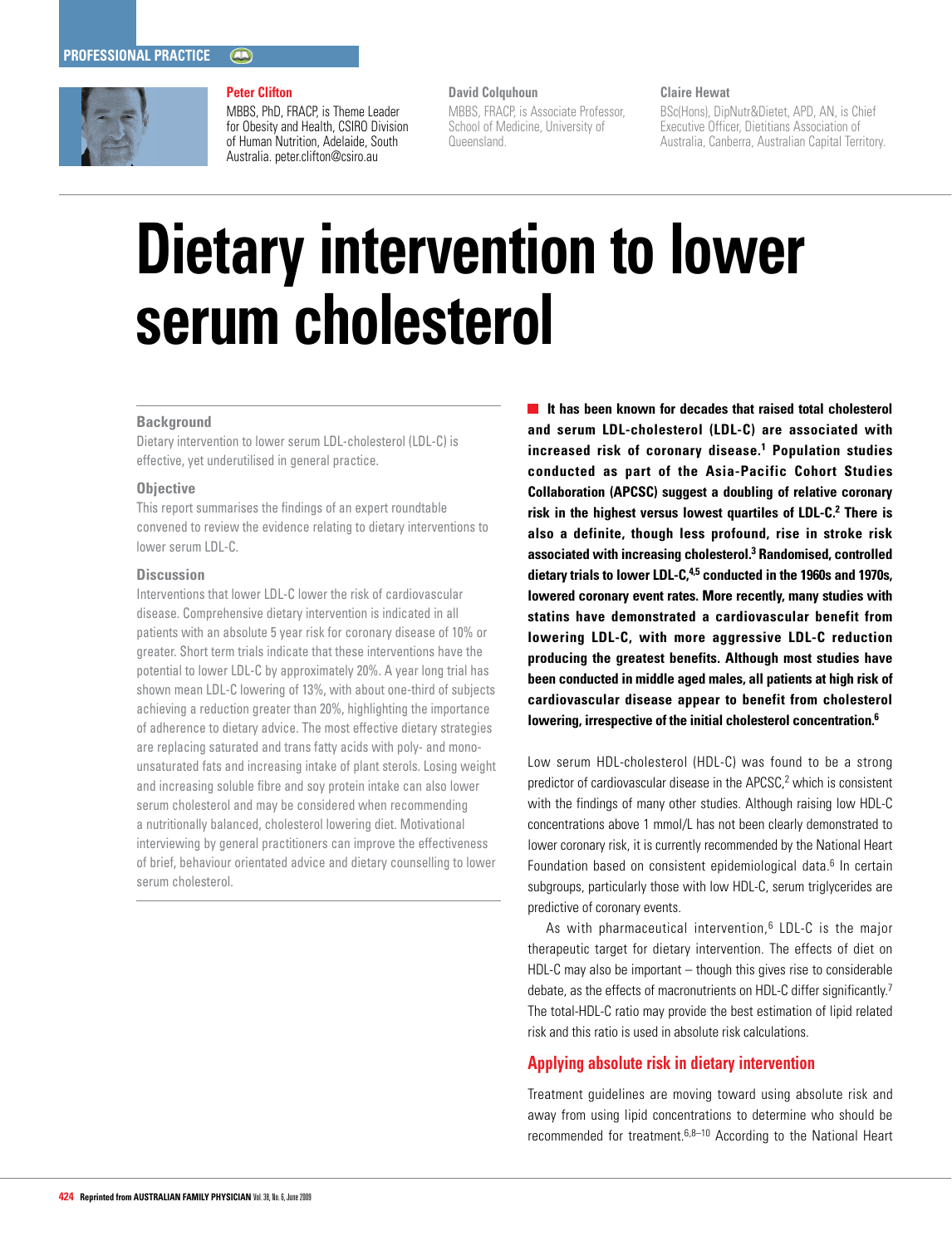#### **Peter Jones**

PhD, is Director, Richardson Centre for Functional Foods and Nutraceuticals, University of Manitoba, Winnipeg, Canada.

## **John Litt**

MBBS, FRACGP, MSc(ClinEpid), PhD, FAFPHM, is Senior Lecturer in General Practice, Flinders University, Adelaide, South Australia.

## **Manny Noakes**

BSc, GradDipNutrDiet, PhD, is Senior Research Dietician and Research Scientist, CSIRO Division of Human Nutrition, Adelaide, South Australia.

| Foundation of Australia, the currently accepted cardiovascular            |                                         |     |
|---------------------------------------------------------------------------|-----------------------------------------|-----|
|                                                                           | Table 1. Absolute risk and intervention |     |
| risk to initiate drug therapy is a 15% or greater 5 year risk of a        |                                         |     |
| cardiovascular event. <sup>6</sup> As many cardiovascular events occur in | Absolute 5 year risk of a               | Int |
| patients below this threshold, there is a need for comprehensive          | cardiovascular event                    |     |
| dietary intervention for those at moderate coronary risk (10–15%          | $>15\%$                                 | Dru |
| over 5 years) and general diet and lifestyle advice for those at lower    | $10 - 15%$                              | Cor |
| levels of absolute risk (Table 1).                                        | $< 10\%$                                | Ger |

# **What is comprehensive dietary intervention?**

Comprehensive dietary intervention has been demonstrated to lower serum LDL-C by 20% in short term interventions in which adherence is maximal.11,12 A year long trial has shown mean LDL-C reduction of 13%, with about one-third of subjects achieving a reduction greater than 20%, highlighting the importance of adherence to dietary advice.<sup>13</sup> The majority of the cholesterol lowering effect may be achieved by substituting unsaturated fats for saturated fats and increasing intake of plant sterols to at least 1.5 g/day. Each strategy has the potential to lower LDL-C by about 10%. (In the case of fat substitution, the potential for reduction will depend on the saturated fat content of the initial diet.) Further cholesterol lowering is also possible through weight loss and increasing intake of soluble fibre and soy protein.

#### **Substituting saturated fats**

More than 50 years of scientific research into the effects of dietary fat on serum total-C, LDL-C, and HDL-C concentrations shows convincingly that changing the type of fat consumed in the diet can produce a serum lipid profile associated with lower coronary risk. The results of meta-analyses have been remarkably consistent.<sup>7,14,15</sup> Relative to carbohydrate, it has been shown that:

- saturated fat raises total-C, LDL-C and HDL-C
- trans fatty acids raise total-C and LDL-C, and lower HDL-C. The HDL-C lowering effect of trans fats implies they are more detrimental to cardiovascular health than saturated fats<sup>16</sup>
- polyunsaturated fats lower total-C and LDL-C, and raise HDL-C
- monounsaturated fats have a neutral effect on total-C and LDL-C, and raise HDL-C.

Replacing saturated and trans fats with unsaturated fats is therefore a key strategy for lowering serum LDL-C. Substitution with polyunsaturated fat will achieve the largest reduction in serum LDL-C and in the total-HDL-C ratio: replacing 5% of energy as saturated fat with polyunsaturated fat lowers serum LDL-C by 0.26 mmol/L, compared to a 0.20 mmol/L reduction from an equivalent substitution with monounsaturated fat.<sup>7</sup> Polyunsaturated fats may also lower coronary risk via other mechanisms.17 When carbohydrate is used to

| Table T. ADSOILLE LISK and Intervention           |                                              |  |
|---------------------------------------------------|----------------------------------------------|--|
| Absolute 5 year risk of a<br>cardiovascular event | <b>Intervention</b>                          |  |
| $>15\%$                                           | Drugs and comprehensive dietary intervention |  |
| $10 - 15%$                                        | Comprehensive dietary intervention           |  |
| $< 10\%$                                          | General diet and lifestyle advice            |  |

replace saturated and trans fats, serum LDL-C falls by a similar extent to that achieved with monounsaturated fat; however this substitution has little effect on the total-HDL-C ratio.

Although the effect of trans fatty acids on serum lipids is more detrimental than that of saturated fat, the emphasis should be on replacing saturated fat, which is present in the Australian diet in amounts approximately 20 times greater than that of trans fats. The three major sources of saturated fat in the Australian diet are:

- dairy products, including butter, cheese and ice cream (27%)
- red meats, poultry and meat dishes (20%), and
- $\bullet$  biscuits, cakes and pastries (20%).<sup>18</sup>

Patients should be advised to replace full fat dairy foods with low fat and reduced fat equivalents; to choose lean meats and poultry; and to limit their consumption of biscuits, cakes and pastries.

#### **Should total fat intake be lowered?**

A reduction in total fat intake without altering the proportions of saturated, polyunsaturated, monounsaturated and trans fatty acids has little effect on serum cholesterol profiles.<sup>14</sup> The best evidence of this comes from the Women's Health Initiative (WHI), in which a low fat dietary intervention trial involving 48 835 women followed up for a mean of 8.1 years showed only small changes in total-C and LDL-C, despite large changes in total fat intake.<sup>19</sup> The polyunsaturated to saturated fat ratio of the diets was unchanged; women in the low fat group simply ate less of the same type of fat as women in the comparison group. This suggests that unless the type of fat in the diet is changed, reducing total fat intake from current levels (about 33% of energy) to as low as 24% of energy has negligible effect on serum cholesterol concentration. (It should be noted however, that the small changes in weight and lack of change in HDL-C in this study suggest the total fat reduction may not have been as great as reported.)

#### **Increasing plant sterols**

Plant sterols and stanols are structurally similar to cholesterol and exist naturally in plant foods, notably vegetable oils. Typical consumption is approximately 200–400 mg/day. Plant sterols have been shown to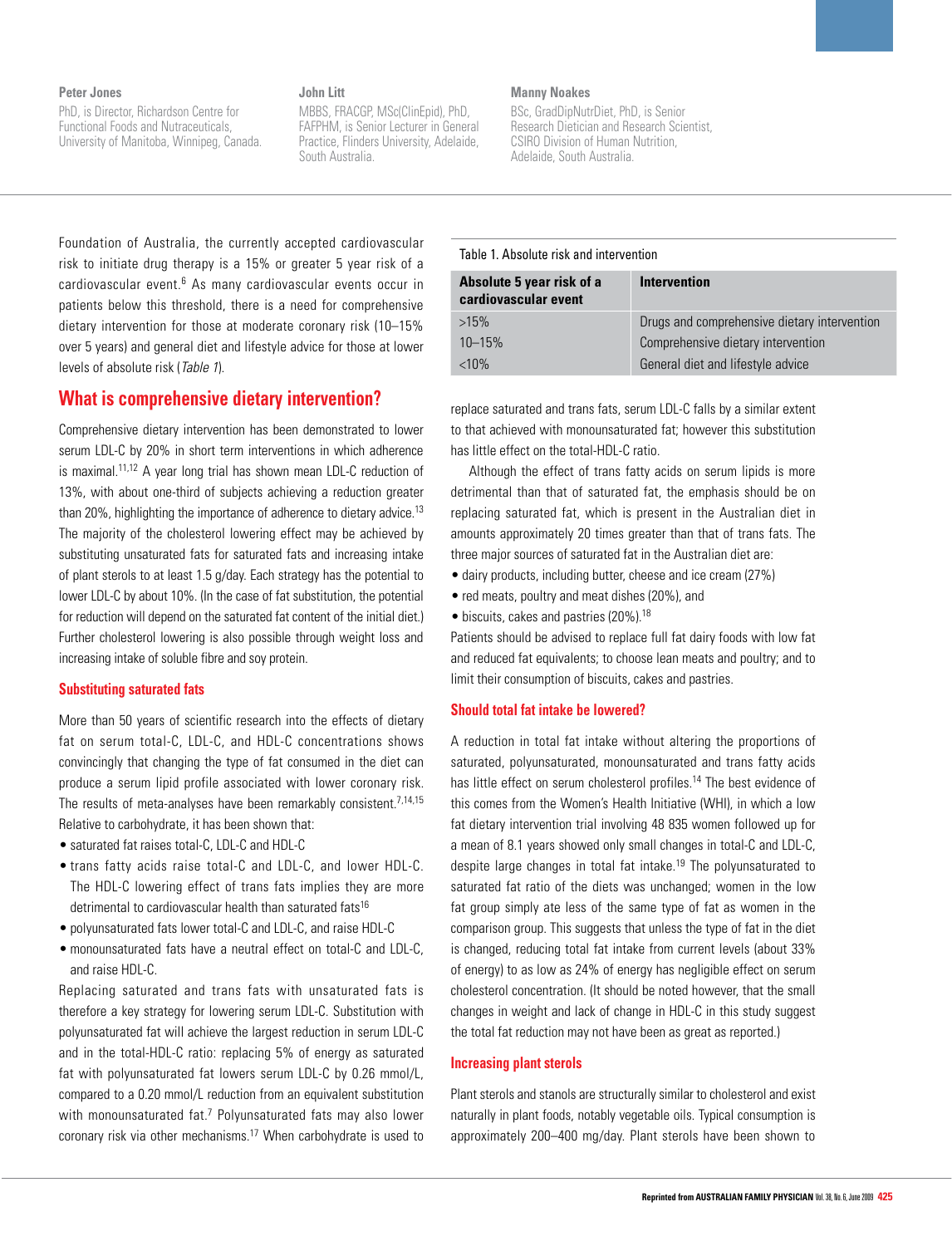#### **Richard O'Brien**

MBBS, PhD, FRACP, is Clinical Dean of Medicine and an endocrinologist, Austin Hospital, University of Melbourne, Victoria.

## **Bill Shrapnel**

BAppSc, GradDipNutrDiet, MHP, is a dietician and nutritionist, Shrapnel Nutrition Consulting, Sydney, New South Wales.

#### **Murray Skeaff**

PhD, is Head, Department of Human Nutrition, University of Otago, Dunedin, New Zealand.

inhibit the uptake of both dietary and biliary cholesterol from intestinal cells,20 which results in a decrease in serum total-C and LDL-C concentrations.21,22 Serum HDL-C and triglycerides are not affected by dietary plant sterol consumption. A recent meta-analysis indicates a curvilinear dose ranging effect exists between intakes of 1–4 g/day for LDL-C lowering.23 At doses less than 1.5 g/day, the average effect size is considered to be 0.25 mmol; at doses greater than 2.5 g/day, the effect size increases to 0.42 mmol. Given the modest additional benefit of increasing the dosage above 1.5 g/day, the optimal level of intake to realise a significant health gain is considered to be the lower amount. Plant sterols have been shown to be effective when combined with statin drugs<sup>24</sup> and other dietary factors known to lower serum cholesterol,25,26 with the exception of ezetimibe.

Patients consuming 1.5–2.0 g/day of plant sterols may experience a fall in serum beta carotene concentrations of 8–19%. This is within the normal variation of this parameter, but can be negated if an extra serve of a beta carotene rich fruit or vegetable is consumed each day.27

## **Additional cholesterol lowering strategies**

Weight loss in those who are overweight lowers serum total-C, LDL-C and triglycerides and increases HDL-C, with every kilogram of weight loss being associated with a 0.02 mmol/L decrease in LDL-C.<sup>28</sup> Although HDL-C may fall during active weight loss, if weight loss is maintained it increases to above the initial concentration. Weight loss also lowers the increased risk of acute coronary events in these patients.29

Table 2. Key elements and cholesterol lowering potential of comprehensive dietary therapy

| <b>Major cholesterol lowering strategies</b>       | <b>Potential for LDL-C reduction</b> |
|----------------------------------------------------|--------------------------------------|
| • Replacing saturated fat with unsaturated fats    | 10%                                  |
| • Increasing plant sterol intake to $>1.5$ g/day   | 10%                                  |
| <b>Additional cholesterol lowering strategies</b>  |                                      |
| • Losing weight (if appropriate)                   | 6%                                   |
| • Increasing soluble fibre intake                  | $-3\%$                               |
| • Increasing soy protein                           | $~23\%$                              |
| Other components of a heart healthy diet           |                                      |
| $\bullet$ Oily fish                                | $\Omega$                             |
| • Wholegrain breads and cereals                    | $\Omega$                             |
| • Plenty of fruit and vegetables                   | $\theta$                             |
| $\bullet$ Nuts                                     | $\theta$                             |
| • Low alcohol intake (if patient chooses to drink) | $\theta$                             |

Increasing intake of soluble fibre – found in fruit, vegetables, legumes, psyllium and oats – has been shown to help lower serum LDL-C. The effect is small, however, the consumption of 3 g/day (equivalent to three serves of rolled oats) results in a fall in LDL-C of approximately 0.13 mmol/L.<sup>30</sup> The hypocholesterolaemic effect of legumes appears to be related, but not limited to, their soluble dietary fibre content.<sup>31</sup>

Increasing soy protein has been recommended for cholesterol lowering, although estimates of the potential of soy protein to lower cholesterol have recently been revised downward.32 A minimum of 20 g soy protein per day, the equivalent of one cup of soy milk plus half a cup of tofu, appears to be required to achieve LDL-C lowering.

Limiting dietary cholesterol lowers serum total-C and LDL-C, although the effect is small and depends on the ratio of polyunsaturated to saturated fat in the diet. It also varies considerably between individuals.33 Limiting saturated fat intake effectively lowers dietary cholesterol intake.

## **Other components of a heart healthy diet**

Although not cholesterol lowering, there are a number of dietary components that may be protective against cardiovascular disease through known and unknown mechanisms and their consumption may be encouraged as part of a cholesterol lowering, cardiovascular protective diet. These include oily fish, wholegrains, fruit, vegetables and nuts. Low intake of alcohol may also be encouraged, as may the lowering of dietary sodium intake, which will lower blood pressure.

The key elements of comprehensive dietary intervention to lower LDL-C, in the context of a nutritionally balanced, cardioprotective diet, are summarised in Table 2. Examples of simple diet alternatives that will help optimise fatty acids and plants sterols are highlighted in Table 3.

## **GP advice on dietary change**

Although more than 80% of patients report that dietary advice from the GP is useful or very useful,<sup>34</sup> many GPs remain ambivalent about providing such advice. This may be due to perceptions that such advice is limited in its effectiveness, that patients are uninterested or not motivated to change their diets, or it may relate to the perceived time required to counsel patients. Nevertheless, there is evidence that using a motivational interviewing approach can improve the effectiveness of brief, behaviour orientated advice and counselling for dietary change.35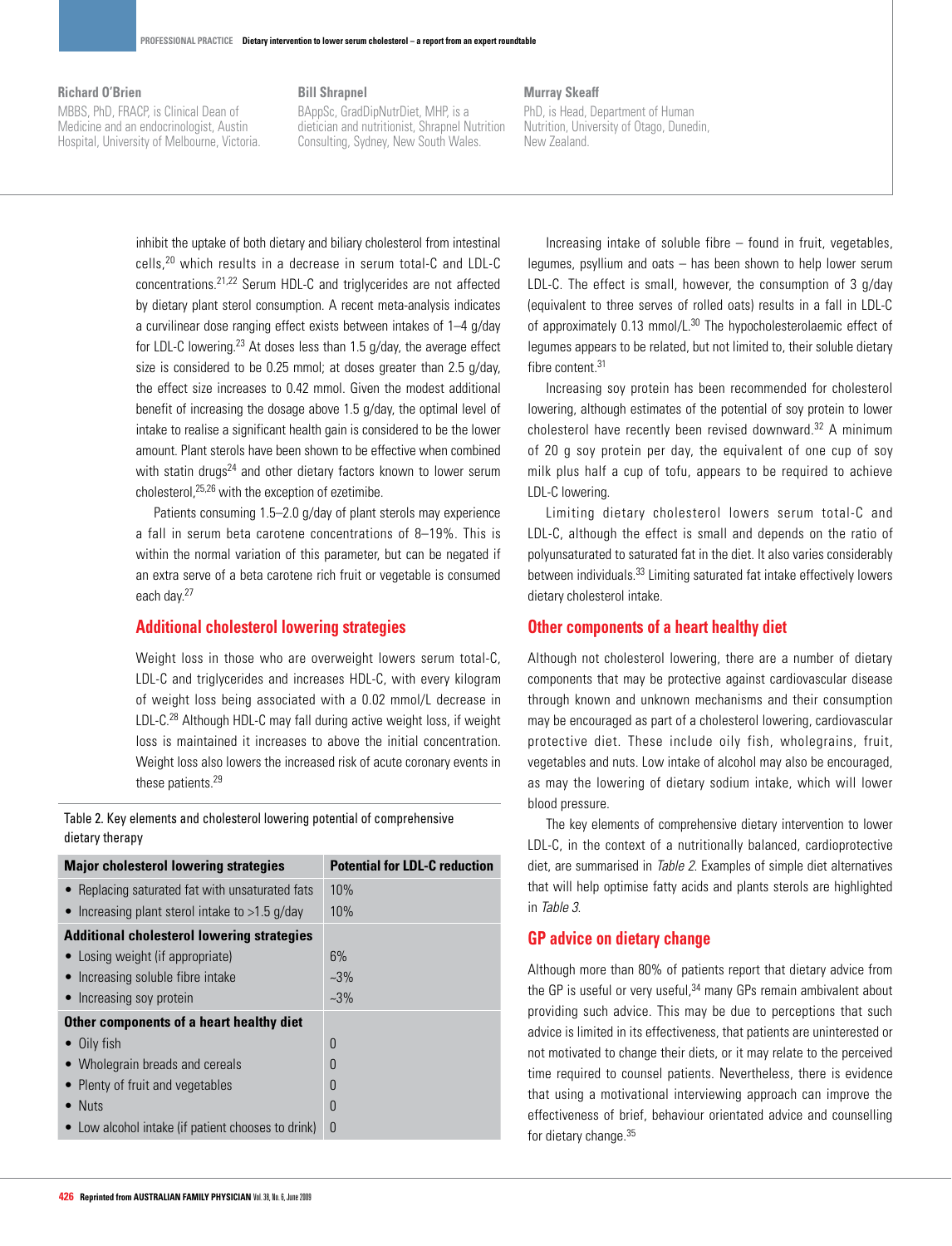| Table 3. Dietary alternatives for optimising fats and plant sterols                   |                                                         |  |
|---------------------------------------------------------------------------------------|---------------------------------------------------------|--|
| <b>Foods to include</b>                                                               | <b>Foods to limit</b>                                   |  |
| Low fat milk, cheese and yoghurt, including plant sterol enriched versions            | Full fat cheese, cream, ice-cream, milk and yoghurt     |  |
| Plant sterol enriched margarine, poly- and mono-unsaturated table<br>margarines       | <b>Butter</b>                                           |  |
| Sunflower, canola and olive oils (rich in poly- and mono-unsaturated fats)            | Solid frying fats                                       |  |
| Lean meats and poultry, oily fish and legumes                                         | Fatty meats and poultry, sausages, fatty luncheon meats |  |
| Nuts, fruits and vegetables                                                           | Biscuits, cakes and pastries                            |  |
| Snack foods and takeaway foods cooked in unsaturated vegetable oil<br>(eq. sunflower) | Most snack foods, most deep fried take aways foods      |  |

#### Table 4. Key principles of motivational interviewing

- Adopting a patient centred approach
- Expressing empathy, promoting autonomy and encouraging mutual participation
- Letting the patient decide how much of a problem they have
- Developing patient discrimination relative to the discrepancy between goals and current problem behaviour using the patient's own expressed benefits (likes) and costs (dislikes) associated with health related behaviour
- Avoiding arguments by assuming that the patient is responsible for the decision to change
- Rolling with resistance rather than confronting it, and supporting self efficacy and optimism for change

#### **Motivational interviewing**

Motivational interviewing draws upon a number of psychological processes and can be defined as a 'patient centred, directive method for enhancing intrinsic motivation to change by exploring and resolving ambivalence'. Key principles of motivational interviewing<sup>36</sup> are listed in Table 4. There is a considerable body of research in clinical trial settings that supports the effectiveness of motivational interviewing techniques in assisting patients to change diet related behaviour of patients.35 Patient motivation to change is increased if perceived benefits outweigh the costs of remaining the same.<sup>36</sup>

#### **The 5As approach**

A key challenge in improving GP counselling relative to dietary change is providing a clear framework for its implementation. One possible guide is the 5As approach. There is good evidence to support the use of the  $5As - ask$ , assess, assist, advise and arrange  $-$  in the primary care setting to assist patients with lifestyle change. Other key behavioural elements that have supportive evidence for dietary change include:

- goal setting
- incremental change
- self monitoring
- stimulus control
- cognitive restructuring, and
- $\bullet$  relapse prevention.<sup>37</sup>

The Royal Australian College of General Practitioners has published prevention implementation guidelines that provide a possible framework to facilitate uptake of effective counselling techniques. These guidelines include motivational interviewing and the 5As.<sup>38</sup>

#### **Referral to an Accredited Practising Dietitian**

Given the time pressures in general practice, it is surprising that only a quarter of GPs consider referring patients requiring dietary advice to dieticians. Dieticians working in partnership with GPs offer an opportunity to achieve successful outcomes from dietary interventions. Because patients are frequently required to bear the full cost of a dietetic consultation however, financial circumstances may serve as a barrier to many in need of these services. Although the Commonwealth Government Enhanced Primary Care program provides Medicare rebates to some patients with chronic illness to see an Accredited Practising Dietitian, access remains limited.

# **Conclusion**

Comprehensive dietary intervention to lower serum LDL-C is indicated in all patients with an absolute 5 year risk for coronary disease of 10% or greater. The most effective dietary strategies are replacing saturated and trans fatty acids with unsaturated fats and increasing intake of plant sterols. Losing weight and increasing intake of soluble fibre and soy protein can also lower LDL-C. Optimal LDL-C lowering through dietary change is more likely to be achieved if GPs employ motivational interviewing to improve the effectiveness of brief dietary counselling.

Conflict of interest: Unilever Australasia provided financial support for NCEPA but had no input into the text of this report.

#### **Acknowledgments**

The Diet and Cholesterol Roundtable was conducted in Sydney on 28 October 2008 under the auspices of the National Cholesterol Education Program of Australia (NCEPA), whose members include the Royal Australian College of General Practitioners (RACGP), the Australian Atherosclerosis Society (AAS), CSIRO Human Nutrition, the Dietitians Association of Australia (DAA) and Unilever Australasia (UA). Participants in the roundtable included Peter Clifton (Chair, CSIRO), David Colquhoun, Claire Hewat (DAA), Peter Jones, John Litt (RACGP), Manny Noakes (CSIRO), Richard O'Brien (AAS), Murray Skeaff, Bill Shrapnel (consultant to UA). Short written reviews on selected topics were prepared in advance. Key studies and findings were presented orally at the roundtable and discussed. Amended reviews were then edited